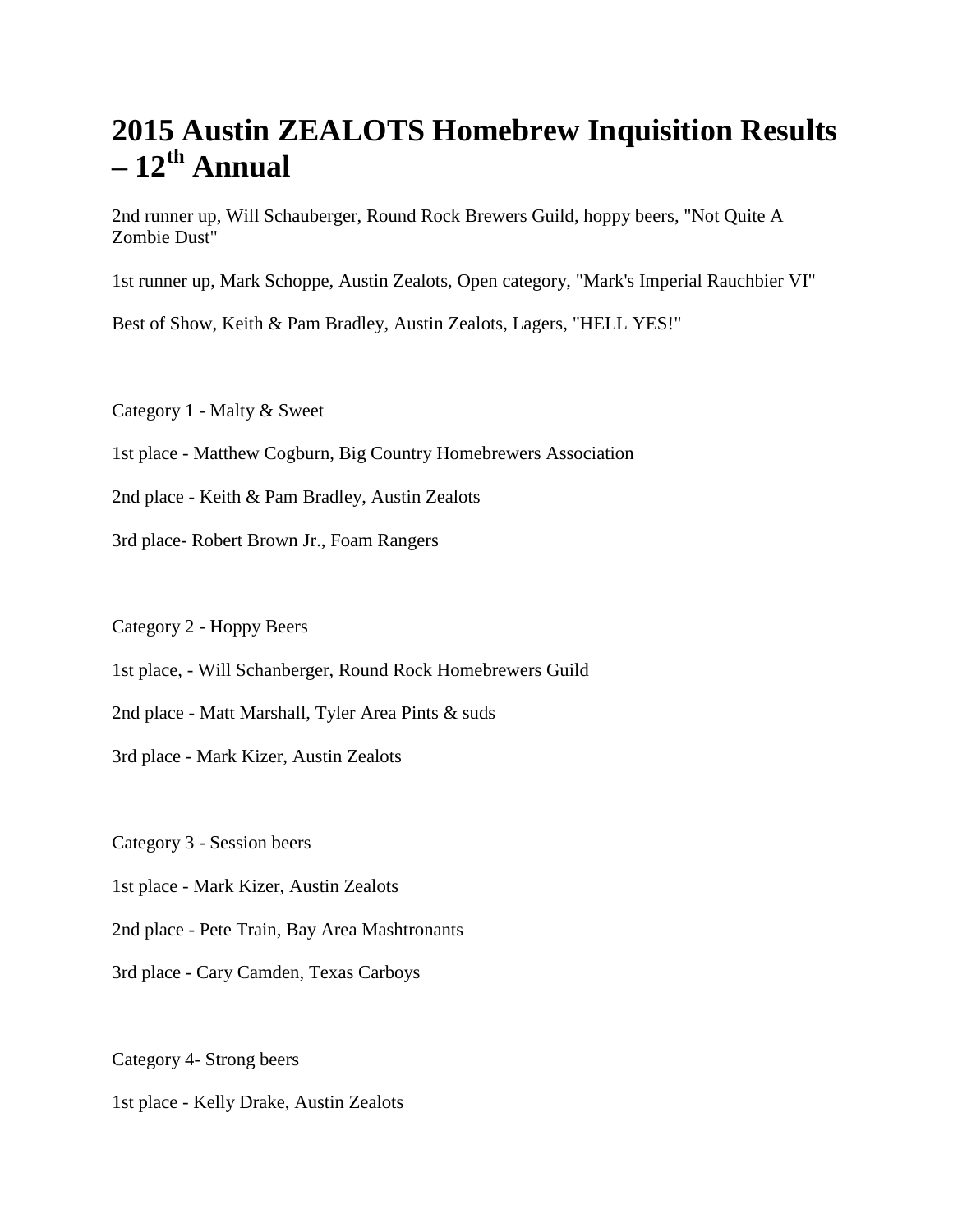2nd place - Craig Loerwald, Austin Zealots

3rd place - Mark Schoppe, Austin Zealots

Category 5 - Dark & Roasty beers

1st place - Anthony Rovano, Texas Carboys

2nd place - Bill Arning, Bay Area Mashtronauts

3rd place - Pete Train, Bay Area Mashtronauts

Category 6- Yeasty Beers

1st place - Ricardo Fritzsche, Austin Zealots

2nd place - Lee Kexel,

3rd place - Ronnie Lawson, Austin Zealots

Category 7 - Lagers

1st place - Keith & Pam Bradley, Austin Zealots

2nd place - Jon Goff, Barley Coherent

3rd place - Pete Train, Bay Area Mahtronauts

Category 8 - Flavored beers

1st place - Henrik Engert, Texas Carboys

2nd place - Chris Rauschuber, Austin Zealots

3rd place - J9 (Janine) Weber, Foam Rangers